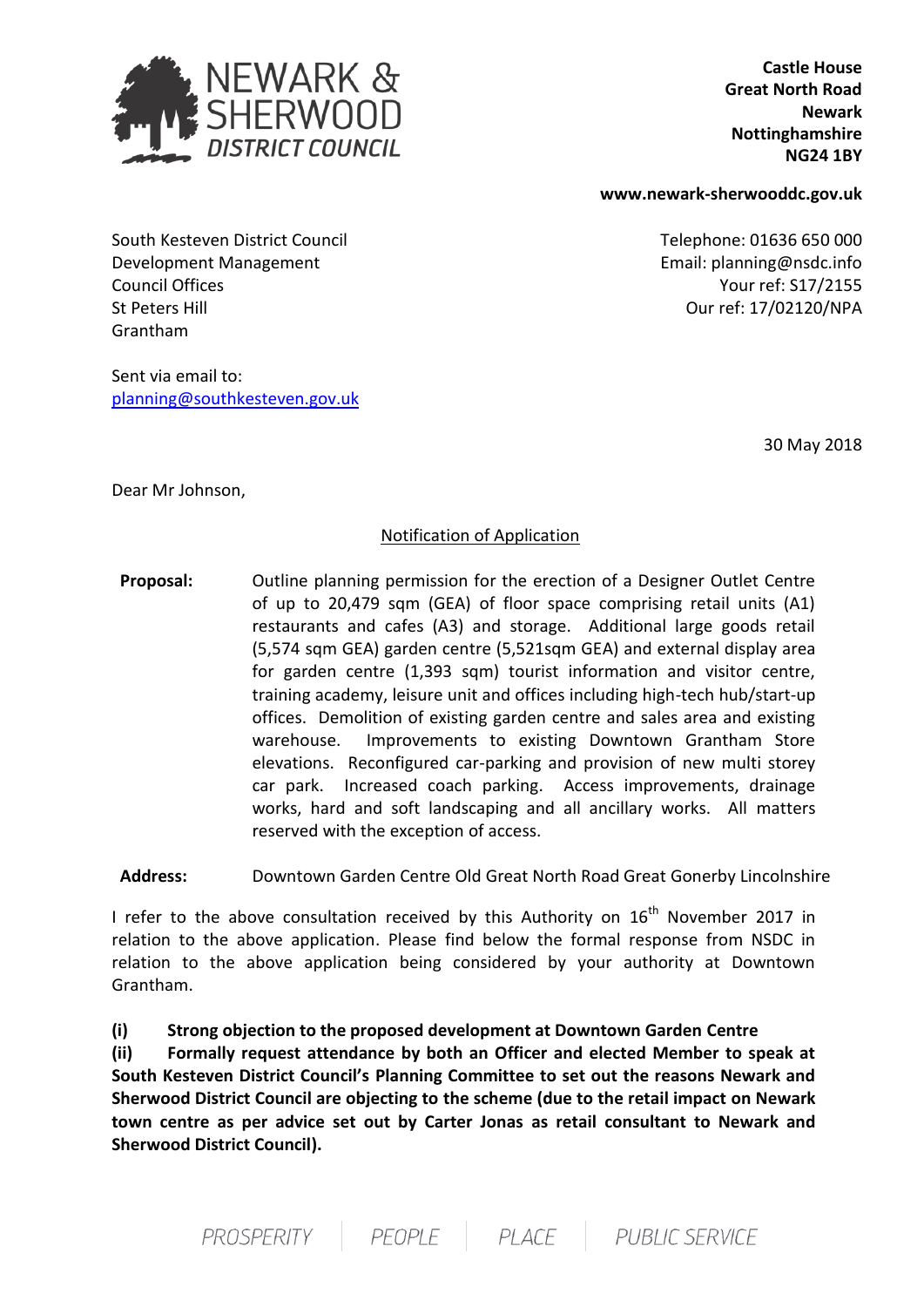Background to Newark and Sherwood District Council's (NSDC) objection:

Following the granting of the consent of the King 31 application on Tollemache Road to the south of Grantham NSDC issued a holding objection to the pending Downtown application until such time as Council's retail consultant (Carter Jonas) and colleagues within planning policy could review the submitted information. It was considered that as a standalone application the proposed development would not result in a significant adverse impact on the vitality of the District Centre subject to the imposition of a condition similar to that proposed as part of the recent Thoresby Colliery scheme. The condition relating to retention of retailers in district centres has been the subject of a legal challenge (Skelmersdale Limited Partnership v West Lancashire Borough Council Case No: C1/2016/0625) and was judged to be lawful by Lord Justice Sales and Lord Justice Briggs.

However, at the NSDC planning committee meeting on  $8<sup>th</sup>$  May 2018, following the receipt of further advice following publication of the Planning Committee, Officers advised that an objection be raised to the proposed development given that the previous lack of objection as detailed within the Committee Agenda was based on the application as a standalone proposal and did not take a view on cumulative harm. The previous no objection subject to condition recommendation from CJ was stipulated on the basis that the market would be unable to support the implementation of the King 31 scheme and the proposal at Downtown given the similarity in the retail offers being proposed. The Officer view presented to Committee was that the Downtown scheme must be considered cumulatively with that of the already approved King 31 scheme. A recommendation of objection to the proposed development was therefore detailed by Officer's to Members and for clarity the minutes of this meeting are appended below.

You will note Members resolved to raise a strong formal objection to the proposed development raising concern that cumulatively the Downtown proposal with that of the recently approved King 31 development to the south of Grantham could have a significant adverse impact on the retail vitality of the Newark District Centre and would therefore fail to accord with paragraph 27 of the NPPF.

You have already been forwarded all supporting assessment documentation produced on our behalf by Carter Jonas and as detailed above NSDC formally request that one of its elected Members and an Officer be invited to attend and speak at the upcoming SKDC planning committee meeting when this item is heard. We would be grateful for your written confirmation of acceptance to this request at the earliest opportunity and prior to the application being determined. We as a Council will also be writing to our local MP requesting that the application be called in for determination by the Secretary of State.

I trust you will take the above comments into consideration when assessing the application.

Yours sincerely

Mare

Matt Lamb Business Manager Growth and Regeneration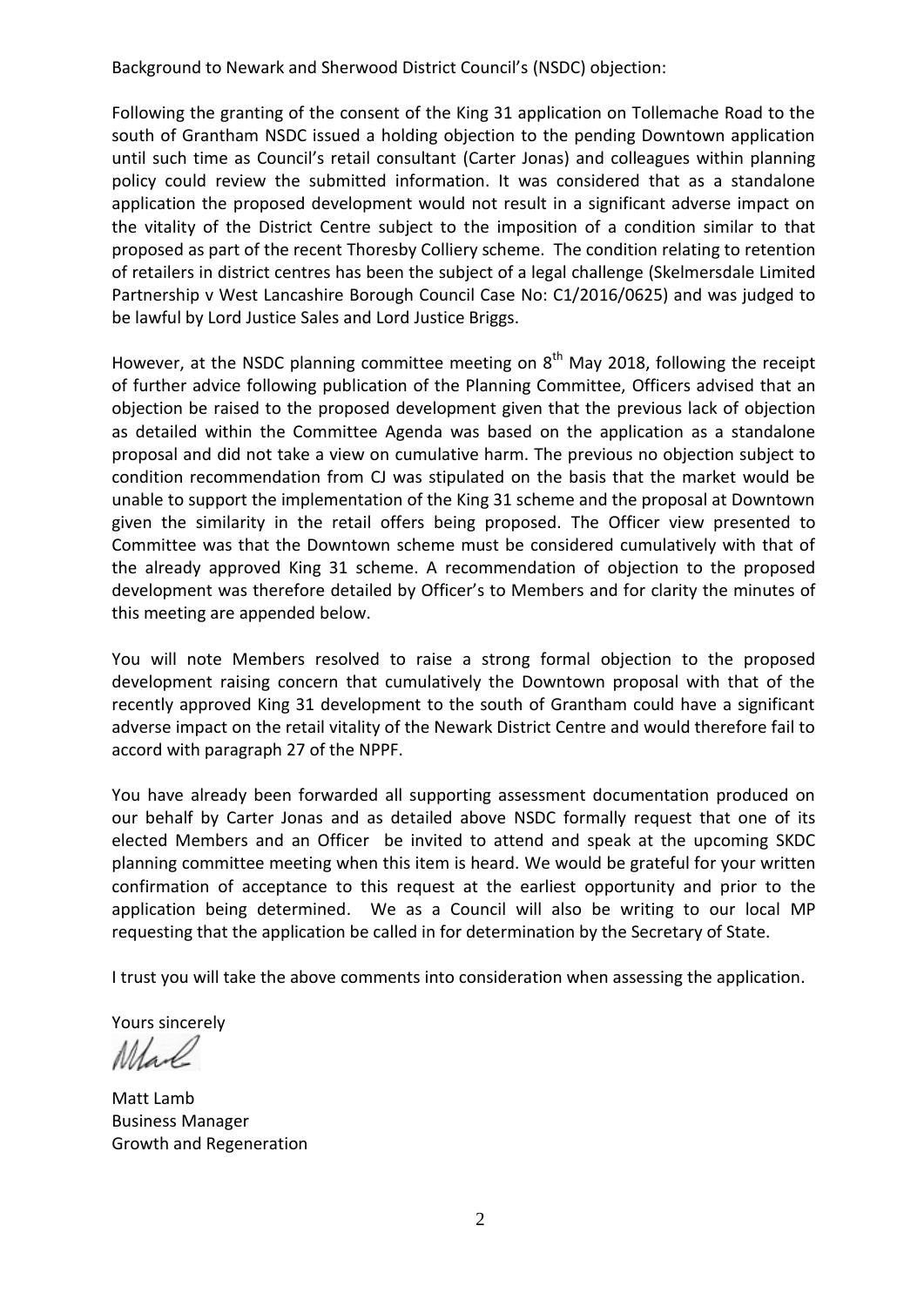## **8 th May Planning Committee Minutes**

The Committee considered the report of the Business Manager Growth & Regeneration which related to a planning application seeking outline planning permission within the neighbouring South Kesteven District for the erection of a Designer Outlet Centre of up to 20,479 sqm (GEA) of floor space comprising retail units (A1) restaurants and cafes (A3) and storage. Additional large goods retail (5,574 sqm GEA) garden centre (5,521 sqm GEA) and external display area for garden centre (1,393 sqm) tourist information and visitor centre, training academy, leisure unit and offices including high-tech hub/start up offices.

Demolition of existing garden centre and sales area and existing warehouse. Improvements to existing Downtown Grantham Store elevations. Reconfigured car-parking and provision of new multi storey car park. Increased coach parking. Access improvements, drainage works, hard and soft landscaping and all ancillary works. All matters reserved with the exception of access.

Members were informed that the Council had been consulted on the above planning application and were invited to make comments on the scheme to the decision maker, South Kesteven District Council. A Holding Objection was issued to South Kesteven District Council until such time as the Council had secured professional retail advice on the scheme. The report set out what officers considered those comments should be for Members consideration.

A schedule of communication was tabled at the meeting which detailed correspondence received after the Agenda was published from Carter Jonas – Retail Consultant. The Business Manager Growth & Regeneration advised Members of the application before them and informed them that the Retail Consultant had advised that it was unlikely that the market would be able to support two large-scale schemes within such close proximity. If one scheme was in place the impact would be £7.1m loss to Newark, the consultant had advised that the impact was just short of significant impact, albeit it was for Members to debate this issue. In any event the Business Manager informed that the view of Queens Counsel had been obtained regarding the proper retail planning test to consider. The issue for us to assess is whether the impact of 2 no. planning consents would be acceptable on the vitality and viability of Newark town centre. Retail advisors to the Council consider that the impact of both schemes to Newark Town Centre would be £11.8m. The Council was also considering the pending application for Marks & Spencer to relocate to Newark North Gate, which would also have an impact on the Town Centre. The Business Manager suggested that both a Planning Officer and an elected Member should attend South Kesteven District Council's Planning Committee to speak against the application, in addition to providing a strong written objection.

Members considered the application and agreed that the application would have a significant adverse impact on Newark Town Centre, particularly when viability margins were lower than ever in difficult market conditions. The loss of a significant town centre retailer would further exacerbate any significant adverse harm. It was suggested that the Newark MP should be informed and asked to seek confirmation that the Secretary of State call the matter in for his own determination should SKDC be minded to approve the application. Members also confirmed they supported attendance of both a Planning Officer and an elected Member at the South Kesteven District Council Planning Committee to raise their objection.